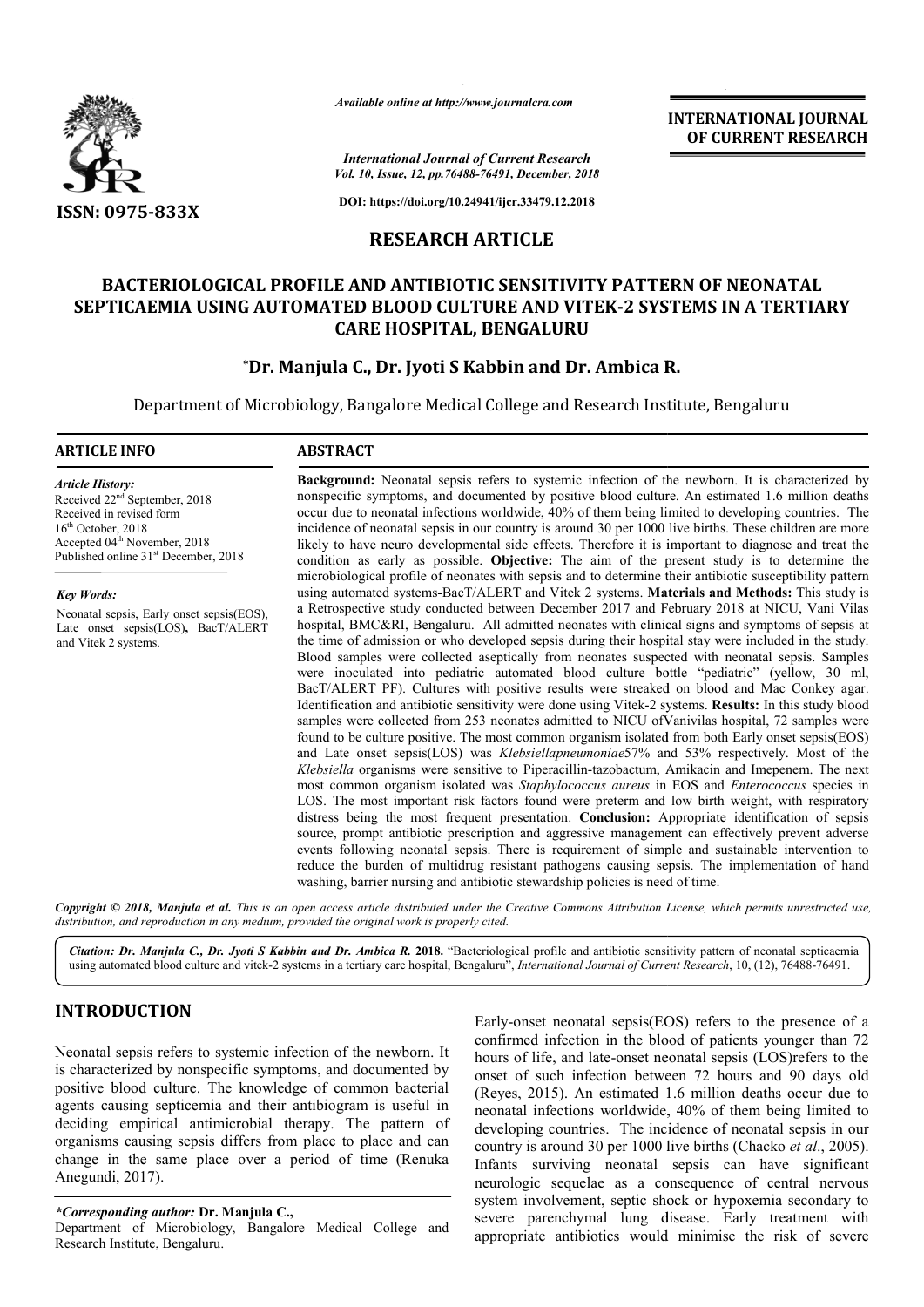morbidity and mortality besides reducing the emergence of multidrug resistant organisms in intensive care units by rational antibiotic use (Viswanathan *et al*., 2012). Routine use of broad spectrum antibiotics alters the microbial flora resulting in emergence of resistant organisms and fungal infections (Vinodkumar *et al*., 2008). Therefore it is important to diagnose and treat the condition as early as possible. The spectrum of microbial etiology of neonatal sepsis varies from region to region and even varies in different hospitals of the same region.

#### **Objectives of the study**

- To identify the microbiological profile and antibiotic sensitivity pattern of neonatal septicemia using automated blood culture systems.
- To assess various factors contributing to neonatal sepsis

# **MATERIALS AND METHODS**

This study is a Retrospective study conducted between December 2017 and February 2018 at NICU, Vani Vilas hospital, BMC&RI, Bengaluru. Ethical clearance for the study was obtained from the institutional ethical committee. All admitted neonates with clinical signs and symptoms of sepsis at the time of admission or who developed sepsis during their hospital stay were included in the study. Blood samples were collected aseptically from neonates suspected with neonatal sepsis. Samples were inoculated into paediatric automated blood culture bottle "paediatric" (yellow, 30 ml, BacT/ALERT PF).

Cultures which flagged positive in the automated blood culture system were streaked on Blood and Mac Conkey agar plates. Identification and antibiotic sensitivity was done using Vitek-2 systems (CLSI, 2016).

# **RESULTS**

In this study blood samples were collected from 253 neonates admitted to NICU of Vani Vilas hospital. 72(28%) blood samples were found to be culture positive. Out of 253 neonates, 156(62%) were male and 97(38%) were female babies. Early onset sepsis (EOS) was suspected in 190 neonates and Late onset sepsis (LOS) in 97 neonates. 53(28%) blood samples yielded positive cultures in EOS and 19(30%) in LOS. The most common organism isolated from both Early onset sepsis (EOS) and Late onset sepsis (LOS) was *Klebsiellapneumoniae* which was 57% and 53% respectively. Most of the *Klebsiella* organisms were sensitive to Amikacin, Piperacillin-tazobactum, and Imepenem. The next most common organism isolated was *Staphylococcus aureus* in EOS and *Enterococcus* species in LOS. The most important risk factors found were preterm and low birth weight, with respiratory distress being the most frequent presentation.

# **DISCUSSION**

In this study blood culture positivity was 28%. Culture positivity in EOS and LOS was 28% and 19.58% respectively. This is lower than in the studies of Renuka Anegundi *et al and*  Chacko B *et al* where the culture positivity was 46.8% and 55.4%. *Klebsiellapneumoniae* was the most common organism isolated in our study similar to the study of Vishwanath R *et al*.

| Sl No    | <b>Studies</b>                | Percentage of Isolates | Most Common Organism         |
|----------|-------------------------------|------------------------|------------------------------|
| .,       | Renuka Anegundi et al. (2017) | 46.8%                  | MR CONS, <i>K.pneumoniae</i> |
| <u>.</u> | Chacko <i>et al.</i> $(2005)$ | 41.7%                  | P.aeroginosa                 |
|          | Viswanathan et al. (2012)     | 46.3%                  | K.pneumoniae                 |
|          | Present study                 | 28%                    | K.pneumoniae                 |



# Organisms causing EOS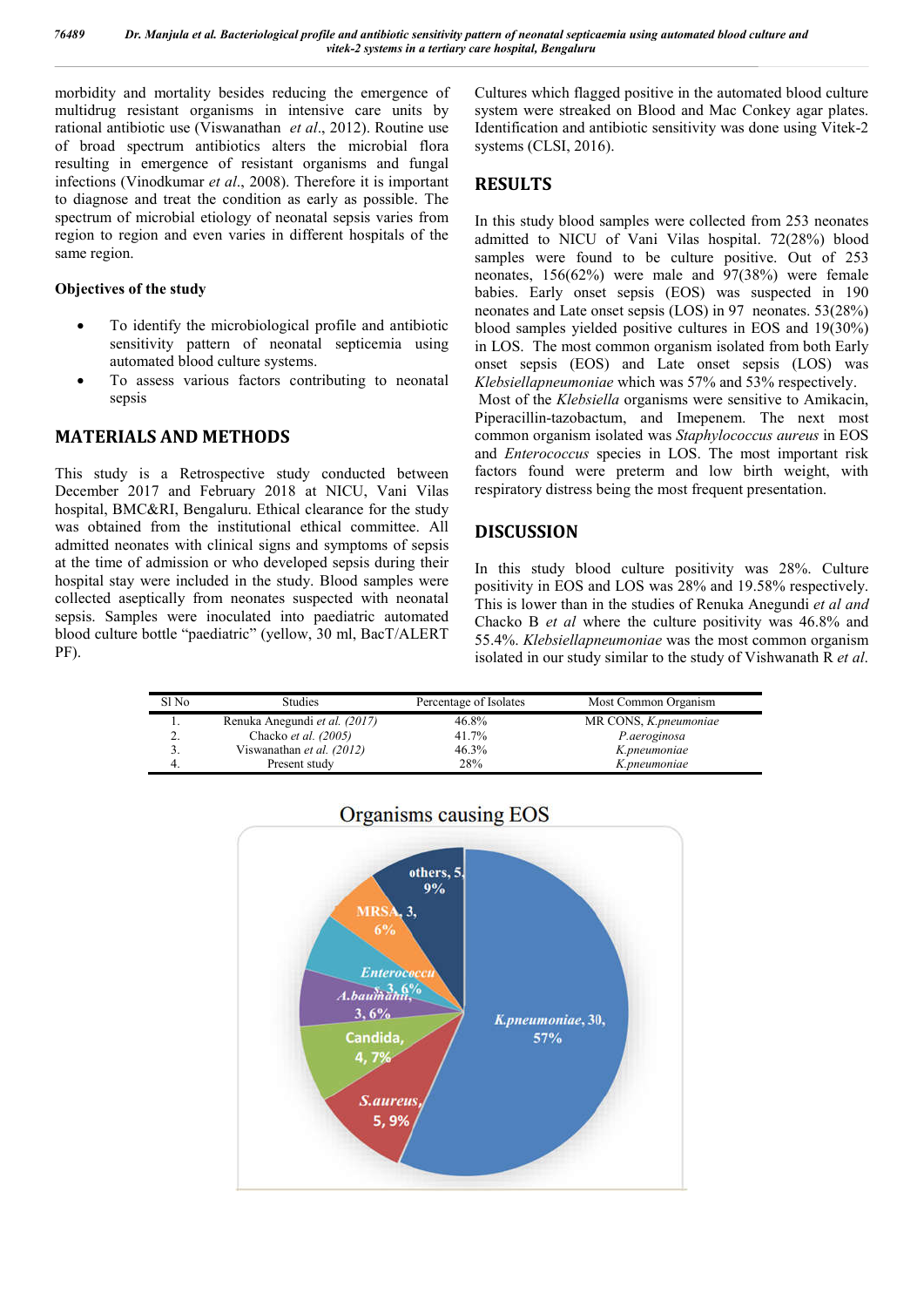

# **AST of organisms causing EOS**



## **AST of organisms causing LOS**



## **Risk Factors Contributing To Early and Late Onset Neonatal Septicemia**

| <b>RISK FACTORS</b>             | EOS    | LOS     |
|---------------------------------|--------|---------|
| Preterm                         | 68%    | 74.3%   |
| Low Birth Weight                | 62.04% | 68%     |
| <b>Respiratory Distress</b>     | 65%    | 54.2%   |
| Meconium Stained Amniotic Fluid | 34.2%  | 10%     |
| Premature Rupture Of Membranes  | 6.7%   |         |
| Birth Asphyxia                  | 23.2%  | 12.8%   |
| <b>Teenage Pregnancy</b>        | 2%     |         |
| Pre-Eclampsia                   | 1.2%   |         |
| Multiple Gestation              | 2.6%   | $1.2\%$ |
| Congenital Anomaly              |        | 0.64%   |